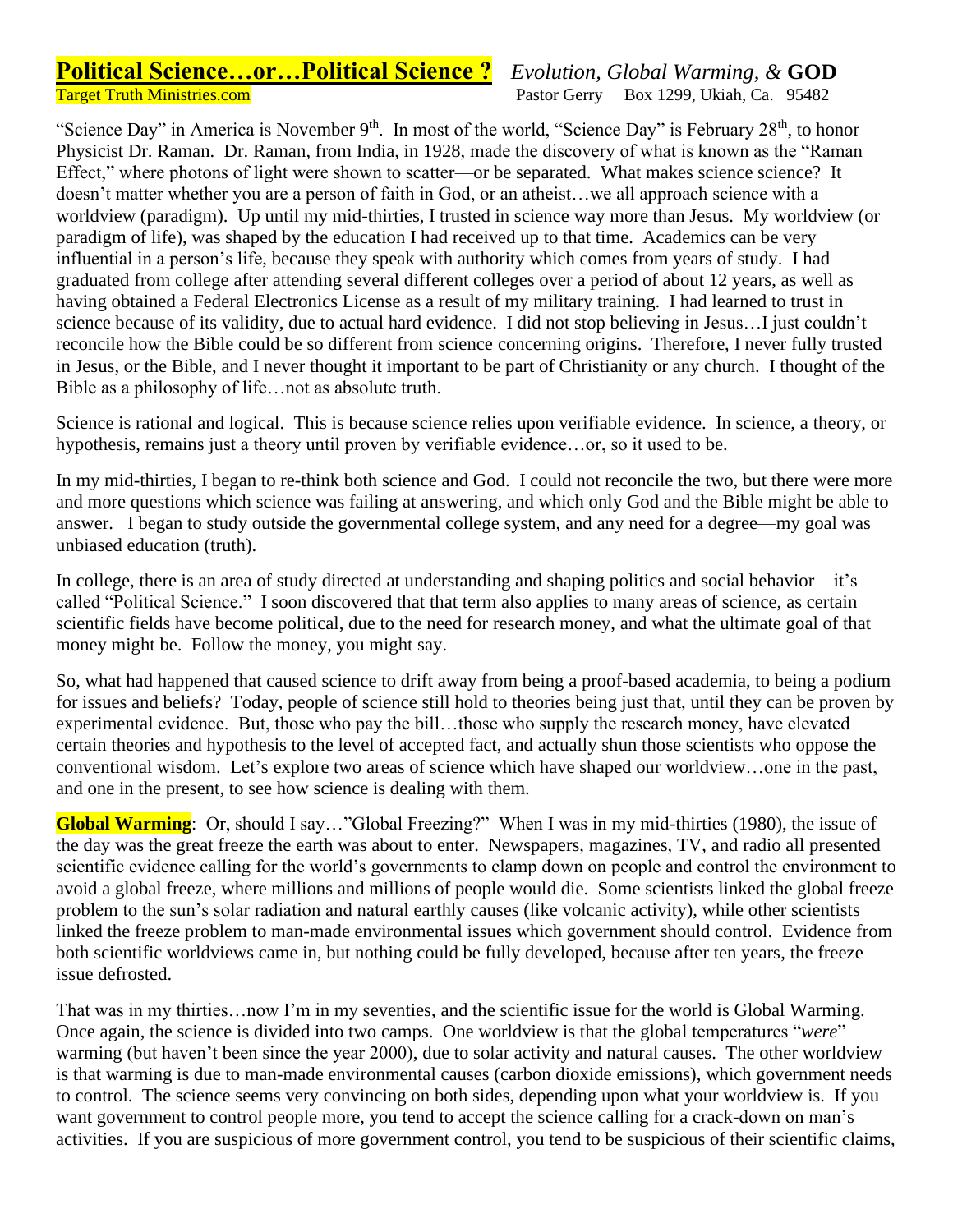and instead, look to other scientists which claim evidence shows that natural causes, not man-made causes, are the reason for any global warming…or cooling for that matter.

But…which is really true? There is so much money pushing for government control of people, that their scientific claims almost suffocate the minority report of naturalism--money talks. As I write this, 40 years have passed with no global temperature increase. Oops, wait a minute…The scientists who support government involvement just announced that the data they were collecting for the last 40 years was in error, and that the temperatures were actually increasing after all. Oops, wait a minute…Other scientists insist that the data was correct all along. How can we really believe all this? Science has established a "loose" correlation between increases in carbon dioxide and temperatures rising, but this correlation is not by any means always true. In recorded history, sometimes the temperature has gone up when carbon dioxide levels are low, and sometimes the temperature is low when carbon dioxide levels are high. Still, the accepted wisdom is that government controlling mankind will be able to control the temperature—with enough money, of course.

During this same period of time, others scientists were questioning why there is not a long historical direct correlation between global temperatures and carbon dioxide (if carbon pollution by man is causing the temperatures to rise). And, as it turns out, new scientific evidence points to atmospheric pressure being the link to increasing global temperatures, which is influenced by oxygen levels and solar activity—*not* carbon dioxide. You probably won't hear of these scientific studies, but they are published in the scientific academic papers (*Christopher Poulsen and Clay Tabor, University of Michigan Dept. of Earth and Environmental Sciences; Joseph White, Baylor University Dept. of Biology; Daniel Peppe, Baylor University Dept. of Geology Terrestrial Paleoclimatology Research; and Dana Royer, Wesleyan University Dept. of Earth and Environmental Sciences*). These studies don't create headlines or monetary support, because the data points to solar radiation and natural causes, which will not generate any revenue for government, because government cannot control the sun, etc. No revenue to be gained by government and business means no dollars for more extensive research. Even so, these studies do find a historical direct correlation between solar activity, atmospheric pressure, and oxygen (*not* carbon dioxide), causing increases in global temperature…and the correlation turns out to be in exact agreement with the changes in global temperatures up and down, over eons of history. Yet, even as this data is being published, the world is advancing on an agenda to put more controls on man's activities, thus, raising money for research to prove just the opposite of where the scientific evidence is actually pointing. Hence, my hesitation on trusting too much in science…especially theoretical, hypothetical science controlled by government. Call me when the hard evidence is in, and when the scientific community is in agreement. Actually…science knows that all CO2 can be removed by planting TREES…as trees remove CO2 from the atmosphere – its natures answer…no government needed.

The acceptance of theoretical, hypothetical ideas by science, governments, and schools is nothing new, especially if money is involved.

**Evolution**: If you attend college, the academic community (and your grades), demand an acceptance of the theory of evolution. I've been there. And, to be truthful, the arguments for the theory seemed sound. The science is clear and provable concerning what is known as "micro-evolution," where there is change within a life form such as color, and size, etc. But, it turns out there is no evidence to support what is theorized as "macro-evolution," where a life form can transform over time into a substantially different form (such as science theorizes from a bird to a dinosaur, or dinosaur to a bird, etc.). Have you been following the dinosaurs remains discovered all over the world that still have actual bone and soft tissues even after hundreds of millions of years? (see the book "Science, Origins, & Ancient Civilizations—Scientific Evidence Withheld from School Textbooks" at *Target Truth Ministries.com*). As it turns out, discoveries of flesh and dinosaurs dates back to the late 1800's, and science has catalogued this evidence since the 1970's, and more is uncovered every year, but it has been a "secret" for some reason to the general public. Macro-evolution is a theory that relies upon "ages" of time (theory--there is no testable evidence or proof of macro-evolution). Macro-evolution seems a rational and logical theory (given millions and millions of years), but today, actual scientific evidence (compiled since the 1970's no less), refutes the conventional understanding—yet no money goes into research opposing macro-evolution.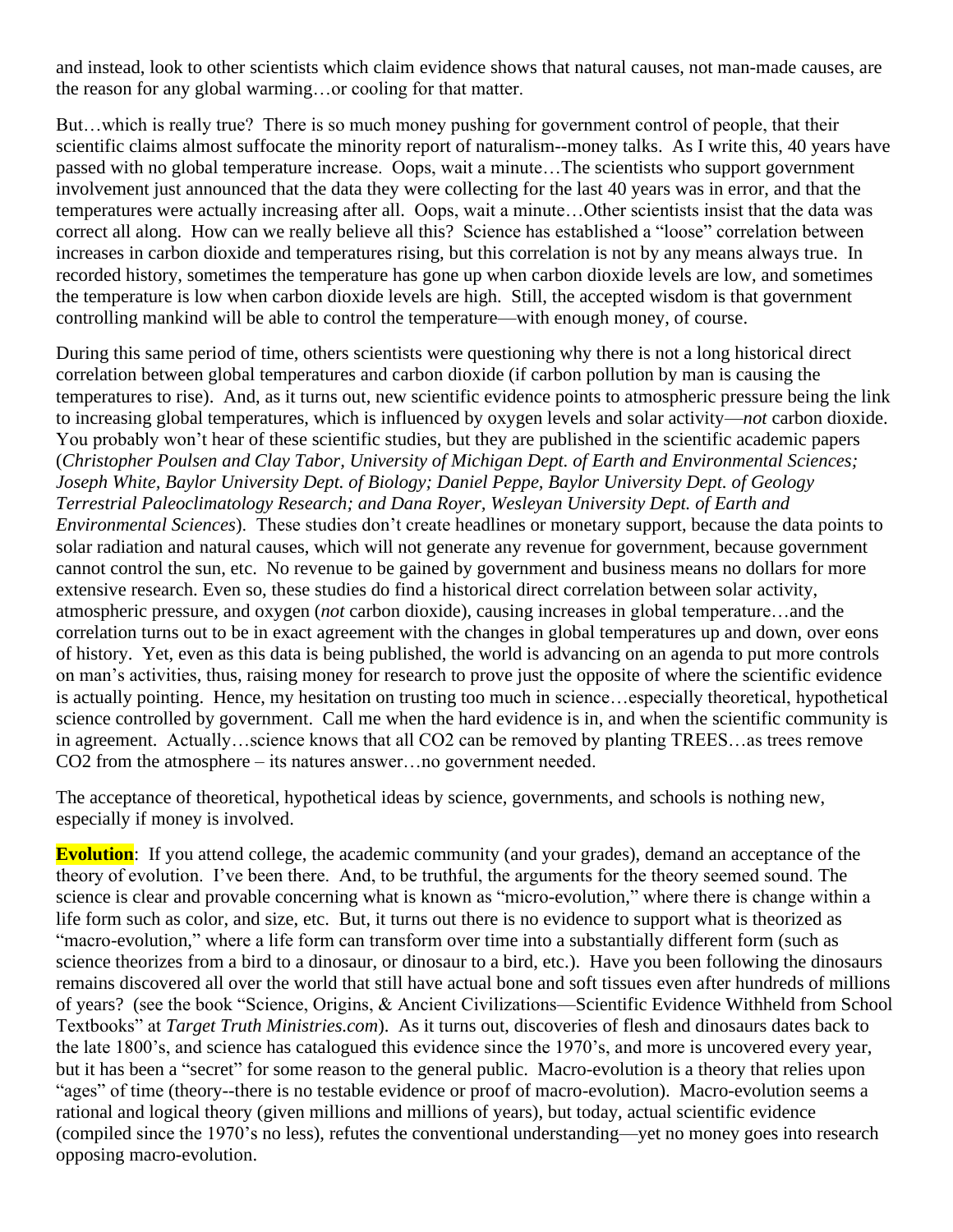What has happened since the days of Darwin, is that the examples Darwin gave of micro-evolution (which no one denies), have been theorized by science to also explain the great diversity of all life—macro-evolution—not needing a designer, such as God. Darwin wrote that the fossil evidence would prove that his theory of macroevolution was correct. The problem is that the fossil evidence has shown just the opposite—no transitional fossils. Over the years, the theory has also been accepted by many to explain even the very origin of life—a rational extension of the theory accepted by the general public, but not by scientists. Regardless of the evidence against macro-evolution, the theory has evolved, and our universities thrive upon the dollars which are generated by the need to discover how it works, and to be able to control it. Depending upon your worldview (God or no God), monies for research will go to support either "natural" science, or "supernatural" design. In America, man's "wisdom" wins, and God's "truth" loses.

Today, DNA and other fields of science show that life does, in fact, require design from the very beginning. Even evolutionary scientists agree that without design, life as we know it, could never have started on its own. All scientists agree that design is necessary for life's beginning, but the "natural" scientist now states the design comes either from another galaxy far, far, away, or from another universe, separate from our own universe (part of the multi-verse). In other words, no God designer is necessary, just some design which came from outside our earth environment. And, of course, if the design can be duplicated and expanded, then there is money to be made.

The problem for science is that the more we discover in the design of life, the more we understand that life's design is even more complicated than ever imagined. If we accept that God is the designer, then we don't need to give the universities more dollars to control the next stage in the diversity of life, because there is no next stage. And, we don't need to fund more space adventures to discover where life came from. In other words, there is a lot of money to be made by promoting the notion that life is natural, and that we need to find out how and where it happened—Mars, perhaps. Certainly, the universities can help us understand the various kinds of life, and help solve puzzles around disease and health, but the issue of evolving to a higher life form, or where life came from, would be mute. Today, the money is definitely with naturalism, science, government, and universities, and not with God. See the book "Science, Origins, & Ancient Civilizations—Scientific Evidence Withheld from School Textbooks" at *Target Truth Ministries.com*.

Let's now move from science…to God, and the *actual real evidence* for the supernatural…

**The Bible**: Why accept the Bible? One of the arguments a Christian often hears is that the Bible is too old to be accurate. Another complaint is that it has been translated so often, we can't be sure of its original form and accuracy. Some think the Bible is too complicated to understand, and they prefer the clear teaching of the scientist (solar optical depth is expressed as  $t(z) = kp^2$  where  $k$  (m2/kg) represents a mass absorption coefficient,  $p$  (kg/m3) is the density of the absorber, and  $\gamma$  (m) is the thickness of the atmosphere—By the way…*this is one of the formulas to disprove global warming from carbon dioxide*—see list of scientists previously referred to).

In response, the following are points to defend the Bible. I would, however, point you to the most convincing arguments, which come right out of the Bible itself (*The prophecies*). There are about 3,850 verses directly, or indirectly, concerned with prophecy in Scripture—300 concerning Jesus alone (which were all *fulfilled*).

The Bible is the most scrutinized and authenticated historical document in all of human history. Thousands of manuscripts have been analyzed and compared, from a variety of languages and countries, which provide the basis for our being able to accept the authority of the Bible. Further, Jesus quoted from the Old Testament, which provides us with direct evidence from God Himself of its truth. Additionally, despite the fact that we have very little first century New Testament documents, about 97% of the New Testament can be reconstructed from the writings of the early church fathers, as they quoted from the books used in the Bible.

The archeological evidence (especially the Dead Sea Scrolls, which were discovered in 1948, and have been shown scientifically to pre-date the birth of Jesus by hundreds of years), is overwhelmingly in support of the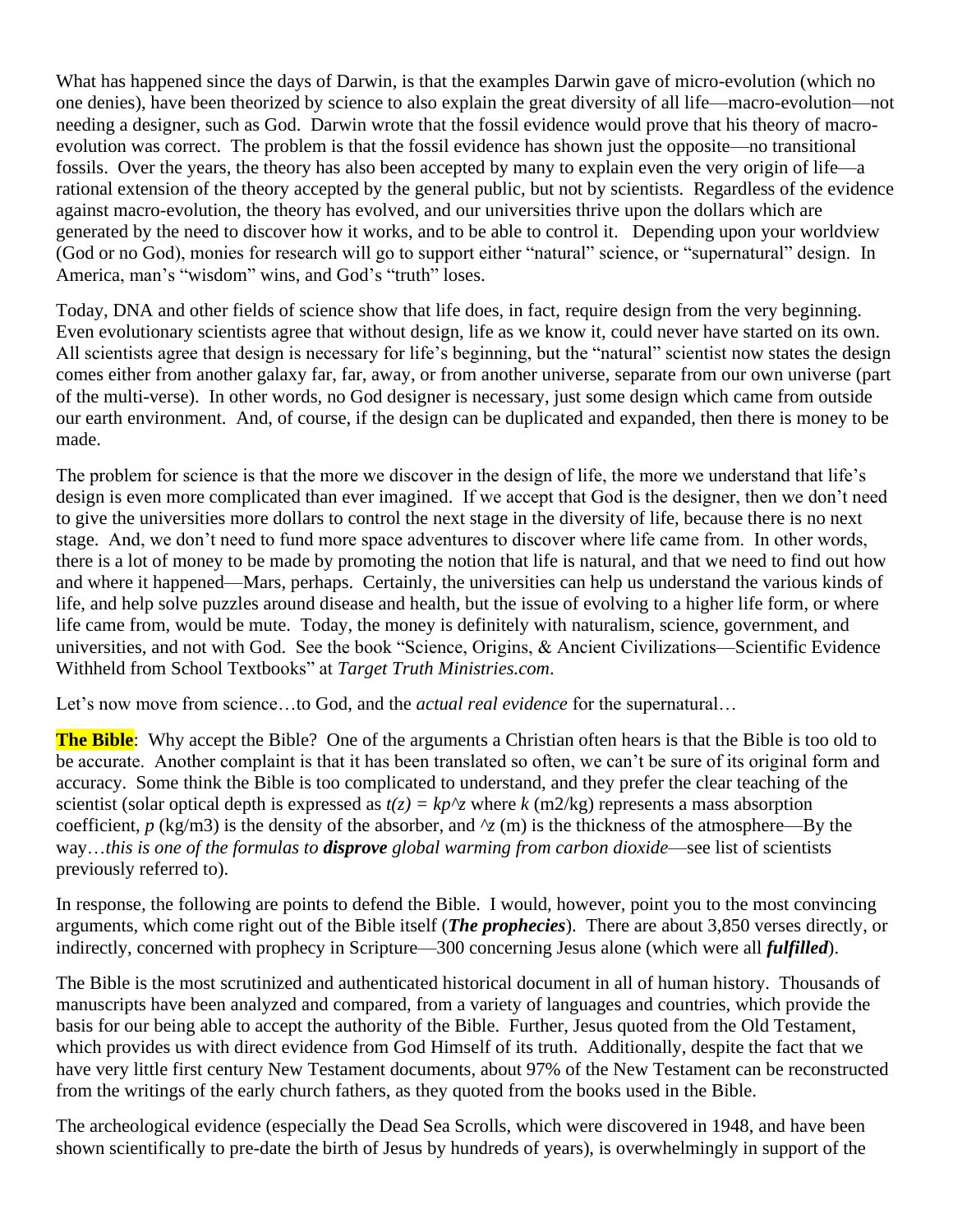Bible's accuracy and prophecy acceptance. Also, there have been new discoveries. Within the last 20 years, evidence now shows that the long-held Egyptian time-line is actually off…by 200 to 300 years. This new evidence actually supports the Bible, all the way back, thousands of years, to the Genesis accounts. How much of this evidence do we receive in school? Zero! 0! Nada!

Yes, there are thousands of errors in the translations. Most of these are spelling and punctuation errors. NONE of these, however, affect the doctrinal position of the text, or the prophecies.

Yes, there are some verses which have been added, and some verses which have been altered, or a word changed. These are all known, because of the comparison of thousands of documents. Actually, today, most Bibles note which passages have been changed, or added. Most modifications actually support the biblical text or are historical in nature (informing us about the traditions, locations, or history of the people), and thus, have been left in…but they are noted. If there is any conflict in understanding, it is easily resolved by reviewing other verses which bear upon the same subject matter. So, if one has a confusing verse, then one need only check out other verses to clarify it.

Yes, there are many translations to choose from. One must choose a translation which remains close to the original text—not a paraphrase, or a translation which has been deliberately altered (usually to support unbiblical concepts such as Jesus not being the uncreated eternal God, as used by various so-called "Christian" groups, such as Jehovah's Witness, Mormon, and also faiths like Islam). Each of these so-called "biblical faiths," which claim the Bible as the base for their faith, also claim the Bible has been "corrupted," and therefore, they have written their own version, or even another book. However, there is no historical evidence, or foundation for their "corrections" (**Gal. 1:8-9**). The overwhelming majority of Christian scholars do not accept these.

So, the Bible is historically accurate, reliable, and documented by ancient parchments (like the Dead Sea Scrolls, and thousands of Greek, Syriac, Coptic, and Latin manuscripts, as well as the early Church Fathers writings). Still, people want some kind of hard evidence…something they can test.

There is a way to prove that the Bible is truly the Word of God: *Prophecies*. In **Luke 16:31**, Jesus states: "*If they do not listen to Moses and the prophets, they will not be persuaded even if someone rises from the dead*." If prophecies, written hundreds of years before an event actually occurs, are accurate (in some cases even predicted to the very year…even the very day), this is startling evidence of supernatural knowledge (not just a good guess by some man).

The fulfillment of a prophecy is an amazing event. Only one source in all of mankind's history has proven fully accurate in the fulfillment of prophecies: the Bible, God's Word. Even mankind's so-called great prophets outside the Bible, have only been shown to be accurate up to about 20% of the time, and this is only if the prophecies are "general" in nature, and do not require specifics, such as predicting a precise date.

Since the time of the discovery of the Dead Sea Scrolls, in 1948, we now have conclusive scientific evidence that prophecies from the Old Testament were actually written hundreds of years before the time of Christ—thus their fulfillment can be tested—verified by actual historical events.

Many of the Bible's prophecies were fulfilled at the time of Christ's arrival 2,000 years ago, and many more are being fulfilled today, including the prophecy of Israel becoming a country in 1948—exactly predicted in the Bible by Ezekiel (a prerequisite to the return of Christ—see the message "Great Prophecies," or the book "Revelation, Apostasy, End Times, & This Generation" at *Target Truth Ministries.com*).

Still, even with all the evidence of the Bible being truly supernatural and correct, people choose to ignore it. Why? There is one primary reason for ignoring and rejecting the Word of God. Pride! If one recognizes that God is real, and the Bible is accurate and true, then one must decide to either submit to God and His ways, or decide to deny God, and remain separated from the need to submit and obey God. The world simply chooses to ignore God. No one wants to submit to another. It's called being humble…and submitting is humbling. Those in authoritative and academic positions in the world seem to elevate and empower themselves, rather than admit